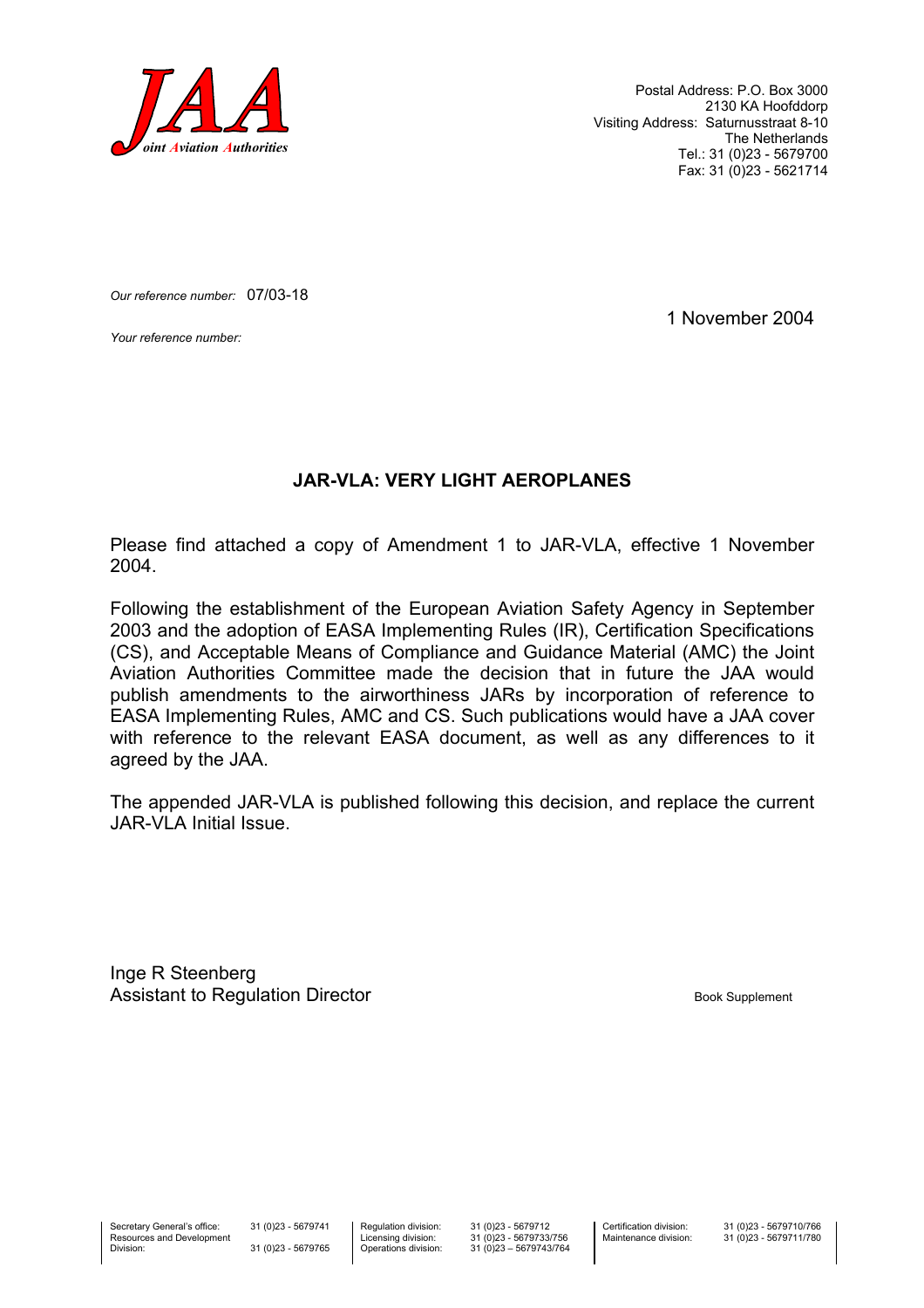# **Joint Aviation Requirements**

### **JAR–VLA**

**Very Light Aeroplanes** 

**Joint Aviation Authorities**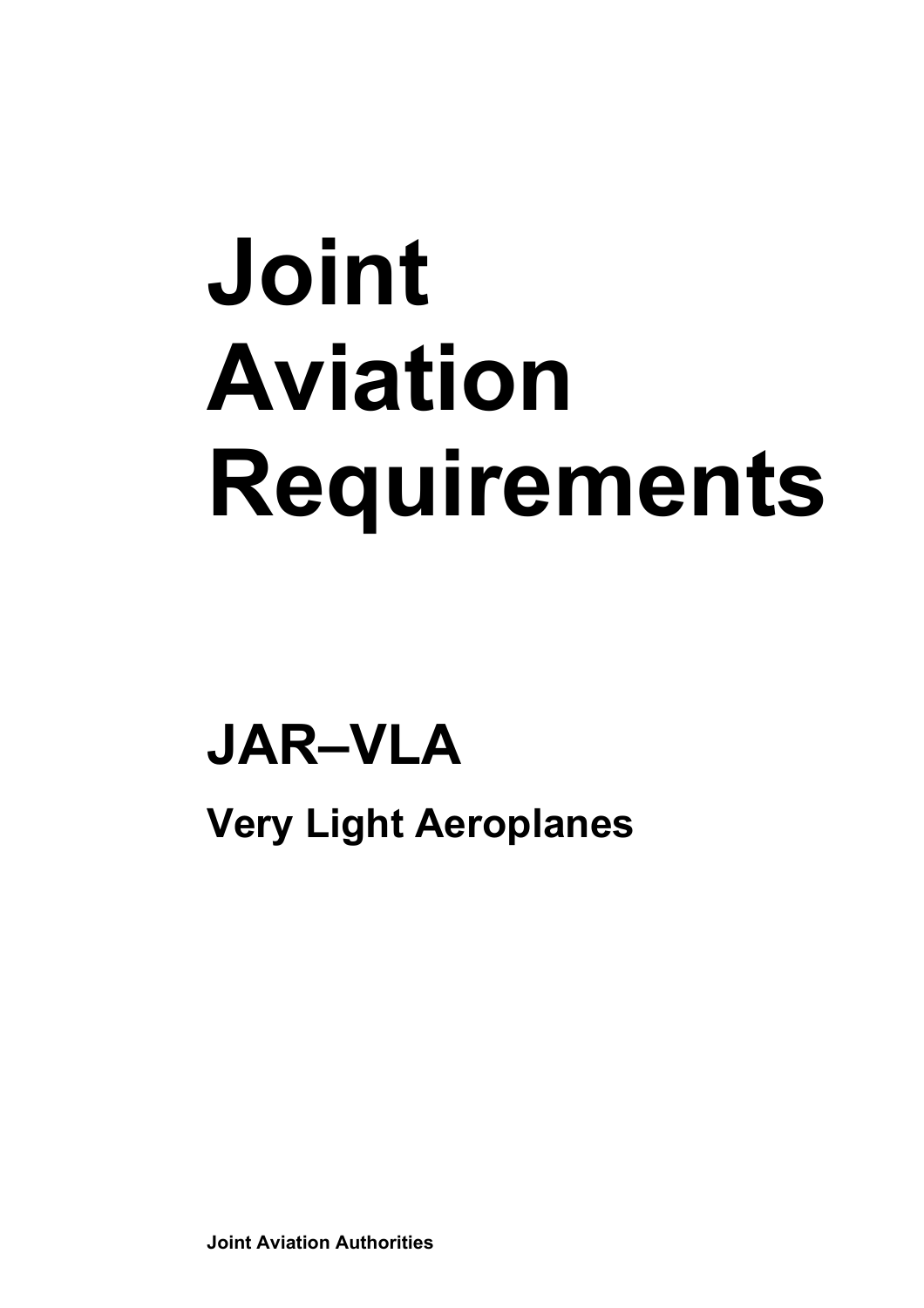# **Joint Aviation Requirements**

### **JAR–VLA**

#### **Very Light Aeroplanes**

Amendment 1 1 November 2004

All rights reserved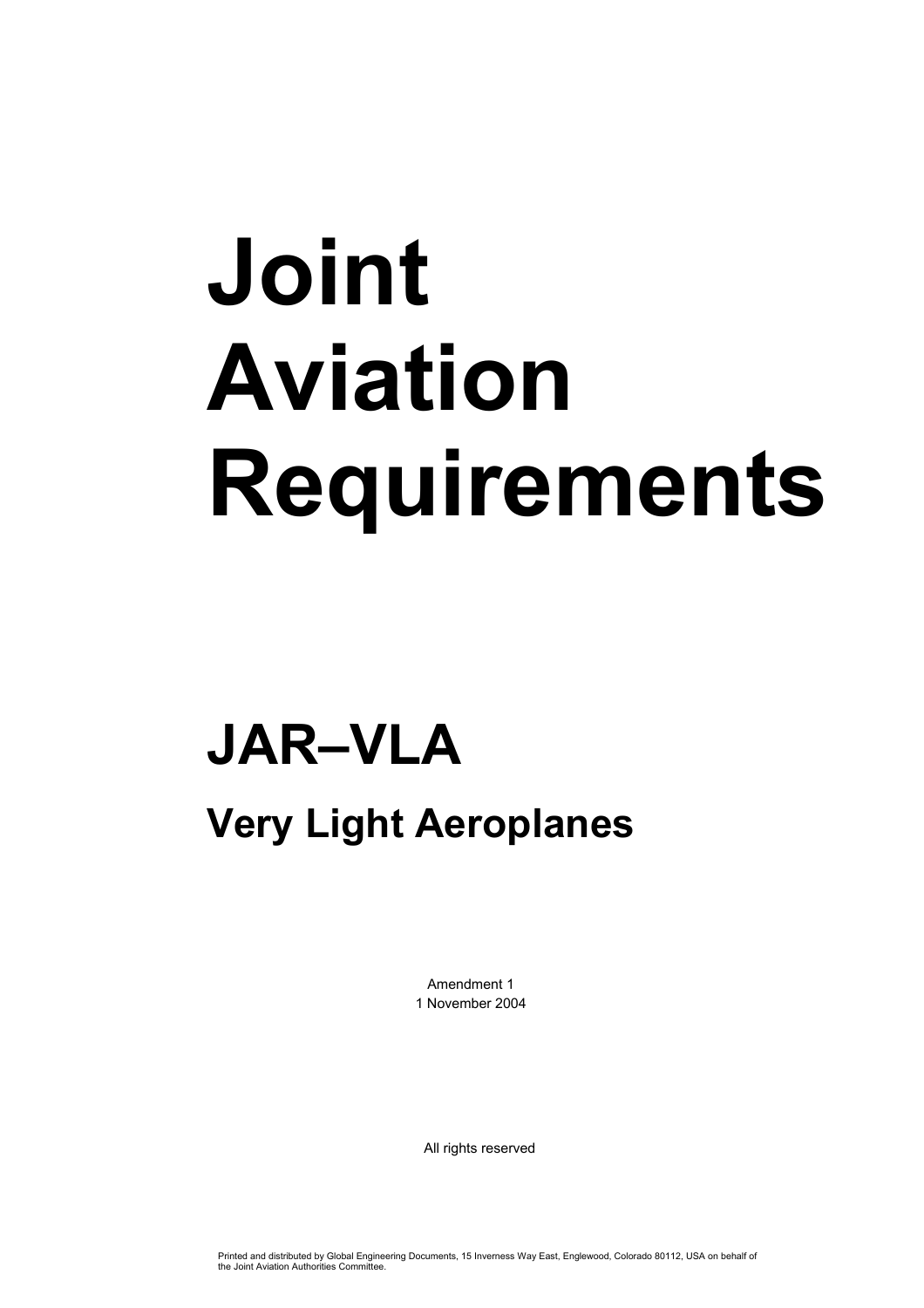The members of the Joint Aviation Authorities Committee are representatives of the Civil Aviation Authorities of the countries and of the European Aviation Safety Agency (EASA) that have signed the 'Arrangements Concerning the Development and the Acceptance of Joint Aviation Requirements'. A list of these members is kept by European Civil Aviation Conference, 3 bis Villa Emile Bergerat, 92522 NEUILLY SUR SEINE Cedex, France.\*

**[**Further printed copies of the Joint Aviation Authorities Documents can be purchased from Global Engineering Documents, whose world wide offices are listed on the JAA website (www.jaa.nl) and Global website (www.global.ihs.com).

For electronic versions of Joint Aviation Authorities Documents please refer to the website of Information Handling Services (IHS) on www.ihsaviation.com, where you will find information on how to order.

Enquiries regarding the contents should be addressed to Central JAA, Saturnusstraat 8–10, PO Box 3000, 2130 KA HOOFDDORP, Netherlands (Fax No. (31) 23 5621714). **]** 

\* These members are:

**<sup>[</sup>**Albania, Armenia, Austria, Belgium, Bulgaria, Croatia, Cyprus, Czech Republic, Denmark, Estonia, European Aviation Safety Agency, Finland, Former Yugoslav Republic of Macedonia (FYROM), France, Germany, Greece, Hungary, Iceland, Ireland, Italy, Latvia, Lithuania, Luxembourg, Malta, Monaco, Netherlands, Norway, Poland, Portugal, Republic of Moldova, Romania, Slovak Republic, Slovenia, Spain, Sweden, Switzerland, Turkey, Ukraine & United Kingdom.**]**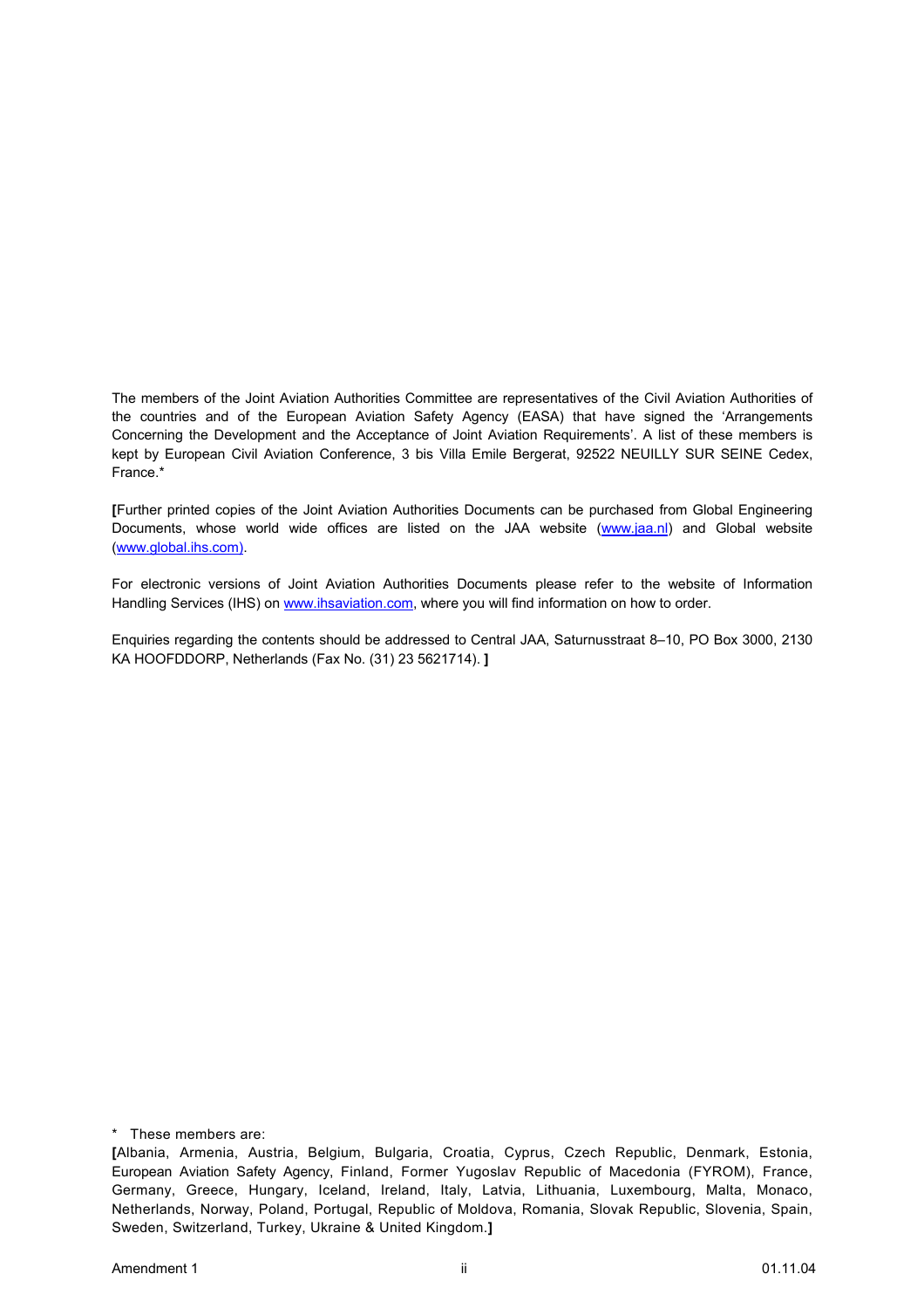JAR-VLA consists of Annex to the EASA Executive Director Decision 2003/18/RM dated 14 November 2003 (also called CS-VLA).

For all references to Agency please read Joint Aviation Authorities/Authority as appropriate.